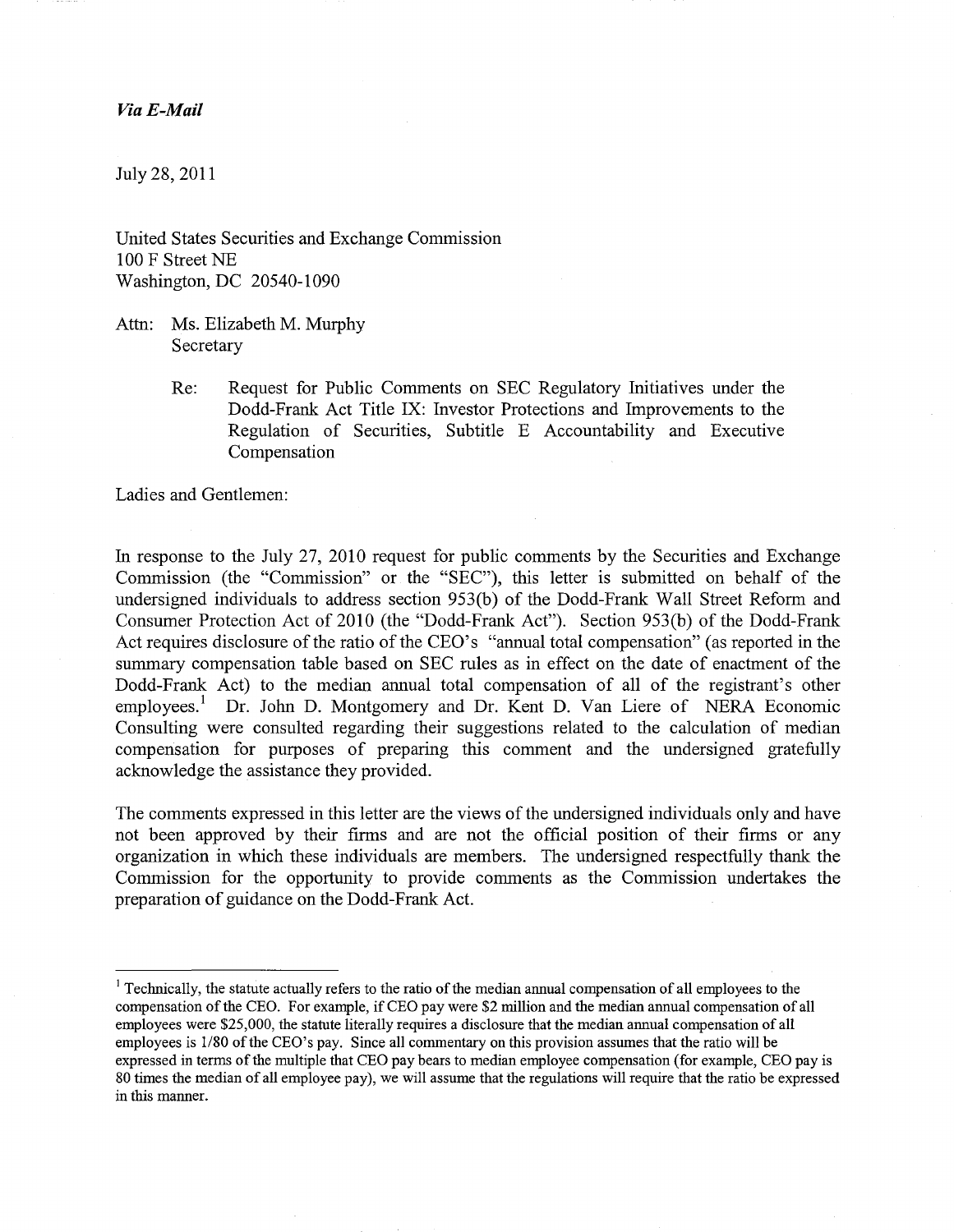One final preliminary note is appropriate. All of the undersigned favor the repeal of section 953(b). (A bill has been introduced into Congress repealing section 953(b) of the Dodd-Frank Act and the bill is pending as of the date of this letter.<sup>2</sup> We are submitting this comment supporting such repeal, and in the event the repeal is not enacted, recommending what we believe to be a fair and reasonable interpretation of section 953(b) that is consistent with applicable laws.)

There is a unifying theme with respect to the other sections of Subtitle E of Title IX the Dodd-Frank Act- improving the compensation setting process for senior executives of public companies through rules intended to improve the linkage between pay and performance (consistent with appropriate risk taking). Weare unaware of any evidence correlating corporate performance to the ratio of CEO pay to median employee pay,<sup>3</sup> so information regarding this statistic seems irrelevant to the goals of the Dodd-Frank Act. Nevertheless, if section 953(b) is not repealed, we believe the proposals set forth below will improve its workability.

## **Overview**

However the Commission interprets section 953(b), we respectfully request that, for the reasons set forth below, registrants should be given several years (at least two years from the effective date of the regulations) in order to implement the requirements of section 953(b). Generally, companies will not be able to begin the process of integrating multiple payroll systems until the SEC provides clarity on the compensation to be included in the computation of median employee pay and how to incorporate non-U.S.-based pay. Many companies maintain different payroll systems for different groups of employees. Some of these systems are not automated, not all use the same payroll periods, and some are established outside the U.S. and differ from U.S.-based payroll systems (in part because of the requirements of local laws). Compensation that is required to be included under section 953(b) may, at least in some cases, not otherwise be taken into account in some payroll systems. Moreover, there will be many instances where a registrant's payroll systems will not be globally integrated. There also are likely to be several aspects of the payroll collection and consolidation process that will raise issues regarding the implementation of section 953(b), and the registrant will need to use its best judgment to determine how its payroll consolidation process is to be implemented. We understand from a number of our clients that, in many cases, this payroll consolidation process is likely to require years to be completed, and we ask that the effective date of the rules allow sufficient time for the transition.

There are also legal restrictions that limit a U.S.-based multinational company's ability to obtain and transfer data in order to complete a median compensation calculation. For instance, U.S.

<sup>3</sup> In that regard, we note a submission by the Institute for Policy Studies that refers to a study linking executive turnover rates to management pay disparities. http://www.sec.gov/comments/df-title-ix/executive

<sup>2</sup> The Burdensome Data Collection Relief Act, H.R. 1062.

compensation/executive compensation-62.pdf. Managerial pay differences raise different issues, however, than the ratio of CEO pay to median employee pay.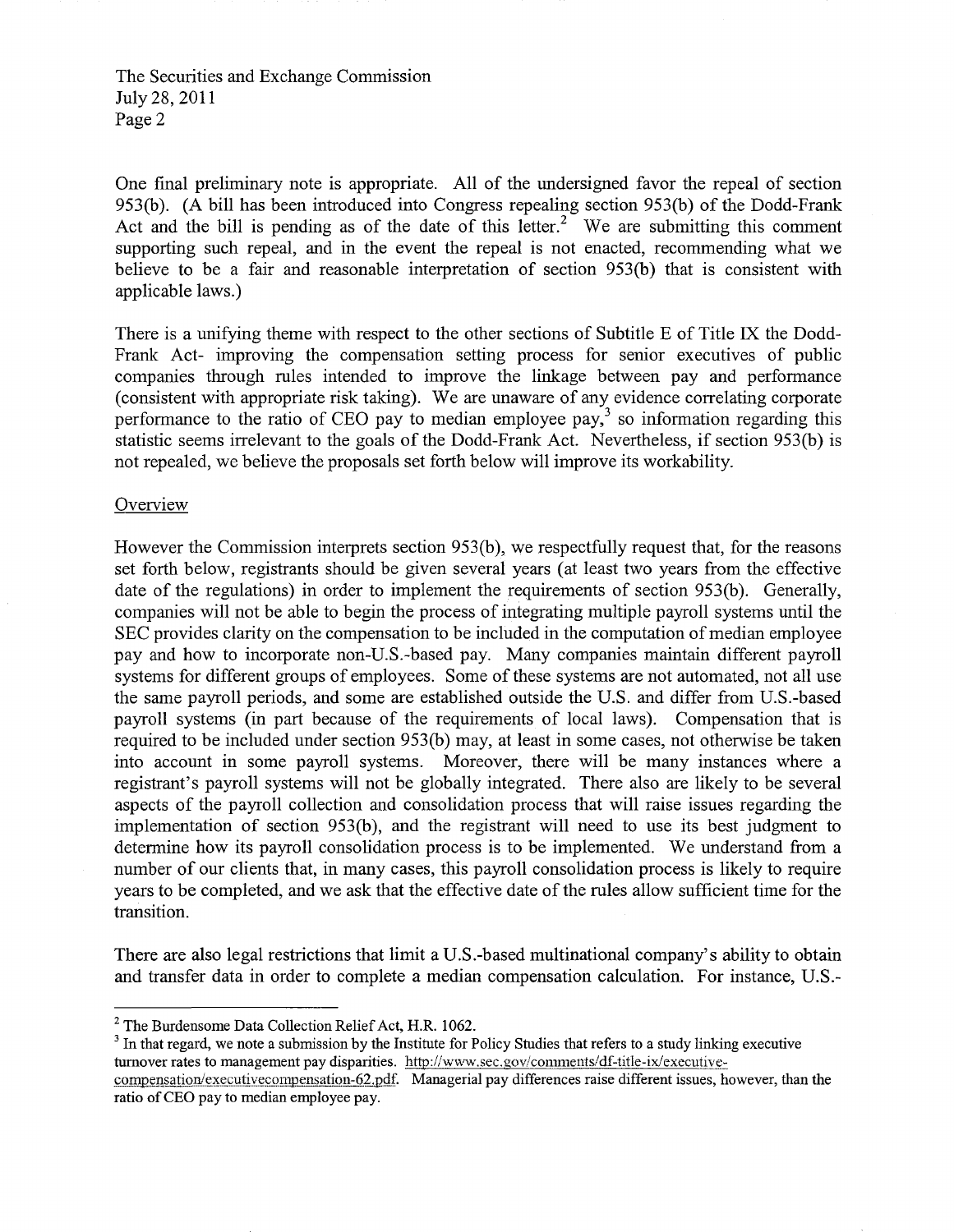based multinational companies need to ensure compliance with data privacy regulations in transmitting personally identifiable HR data ("Personal Data") in the European Union ("EU") onto global human resource information system networks in the US., sending Personal Data in hard copy from the EU to the US. as well as Personal Data "onward transfers" to third-party payroll, pension and benefits processors outside of the EU The EU Directive *95/46/EC*  (European Union Directive on the Protection of Individuals with Regard to the Processing of Personal Data and on the Free Movement of Such Data) ("EU Data Privacy") regulates the transfer of personal data from an EU Member State to a third party country such as the US. Further, certain EU Member State's data protection regulations impose even tighter restrictions on transmitting Personal Data outside of the EU. In some Member States, employee consent is required; in others, consent may not be sufficient. While compensation data may be transferrable to the extent it excludes identifying information, developing such a list likely would require development and implementation of additional administrative systems such as a special download format for the data that may create burdensome challenges when attempting to reconcile back to the original data for accuracy. Thus, the EU Data Privacy rules may make compliance with the median calculation with respect to employees in the EU unduly burdensome and limit the verifiability of the accuracy of the data used from the EU in the calculation if the information is fully de-identified.<sup>4</sup>

We respectfully submit several proposals that relate to the SEC's interpretation of what is required by the references to "the median of the annual total compensation of all employees" in section  $953(b)(1)(A)$  of the statute. Because in many circumstances we believe that it will be impossible for registrants to establish such median with mathematical certainty, we believe that the Commission can prescribe a menu of alternative methods from which a registrant may select the alternative which works best in its situation to facilitate a disclosure that will be meaningful and useful to shareholders while minimizing the cost of extracting the data. We expect that the SEC's rules would require a registrant to explain the alternatives or assumptions it utilized to calculate median compensation.

# Application of Median Compensation and Compensation Ratio to a Global Company: The Ability to Exclude Non-U.S. Employees.

In the context of today's workforce, the calculation of median compensation on a worldwide basis for a multinational registrant not only imposes significant costs on registrants already facing significant difficulties and challenges in a multinational business environment, but also may result in a calculated amount that falls short of providing a meaningful and useful comparison of the CEO's compensation to the median employee's compensation. As discussed above, for US.-based multinational companies operating in the EU, the EU Data Privacy rules make the calculation considering the EU employees in some cases impossible and in others extraordinarily burdensome due to individual consent requirements.

<sup>&</sup>lt;sup>4</sup> EU countries are not the only countries with privacy protection laws. For example, generally EU is the most protective but Peru and Argentina have similar legislation, Canada is rather protective and Japan may restrict the transmission of the financial aspects.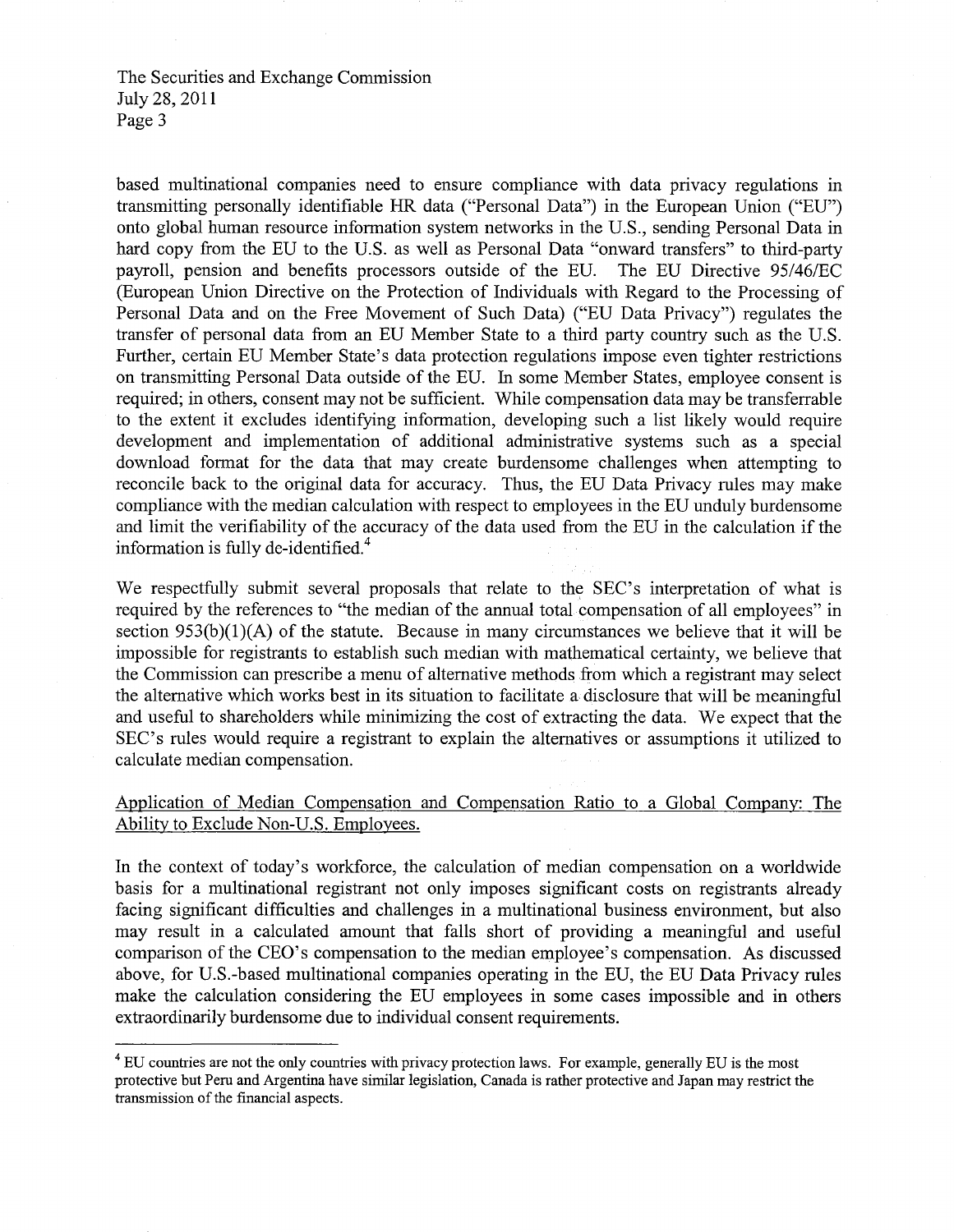Compensation across jurisdictions varies greatly and the compensation reported in the payroll systems of some jurisdictions may not adequately capture amounts that would be considered compensation under U.S. disclosure rules. Thus, the aggregate compensation (as reported in the payroll system) in non-U.S. jurisdictions may not be comparable to the aggregate compensation computed for a registrant's U.S.-based employees. For example, all of the following amounts may under circumstances not be counted as taxable compensation in China-housing, company car, children's education, and club membership and dues.<sup>5</sup> To the extent these amounts are not captured in the payroll system (because they are not taxable items), comparisons based on payroll systems could be somewhat misleading. On the other hand, requiring registrants to recompute the output of their payroll systems to include non-payroll items that would be reportable in the United States has the potential to impose enormous compliance costs and administrative burdens.

Another example of significant international variation is the area of retirement benefits. There are great variations in the level of retirement benefits provided in various jurisdictions and whether these benefits are provided through public or private sector pension plans. In addition, there are significant and difficult issues involved in determining the value of both governmentprovided and private sector retirement programs. These issues become especially problematic when non-U.S. employees are included because the value of public sector pensions for foreign private sector employees (i.e., the foreign equivalent of the U.S. Social Security system) is much larger in some foreign jurisdictions than in the United States. For example, in France the government provided pension benefit can be 50% of average monthly compensation.<sup>6</sup> In the United States, however, the Social Security pension is generally based on 32% of average indexed monthly earnings, dropping to 15% for monthly earnings over \$4,517.<sup>7</sup> Failure to take into account these differences makes the foreign comparisons misleading (especially when the registrant is contributing through higher social-insurance taxes). Attempts to adjust these figures to account for some of the differences would likely add significantly to the compliance costs and attending administrative burdens.

Another inevitable problem of global· compensation comparisons would be exchange rate fluctuations. Over the 12 months ending May 18th, the Euro fluctuated about 25% versus the U.S. dollar. There are numerous potential methodologies for converting wages paid in Euros into U.S. dollars and, depending on the methodology chosen (e.g., end of year exchange ratio, average exchange ratio, etc.), the results of the comparisons would be quite different.

There also will be major technical challenges in modifying the compensation reported on multiple payroll systems to ensure equivalent total compensation elements are covered for all employees for the same time period when not all systems report in the same way or at the same time or for the same period as the U.S. system. There are also significant issues involved when a

 $5$  http://us.kpmg.com/microsite/tax/ies/tea/spring2006/article2.asp

 $6$  http://www.cleiss.fr/docs/regimes/regime\_france/an\_3.html

 $^7$  http://www.ssa.gov/oact/COLA/piaformula.html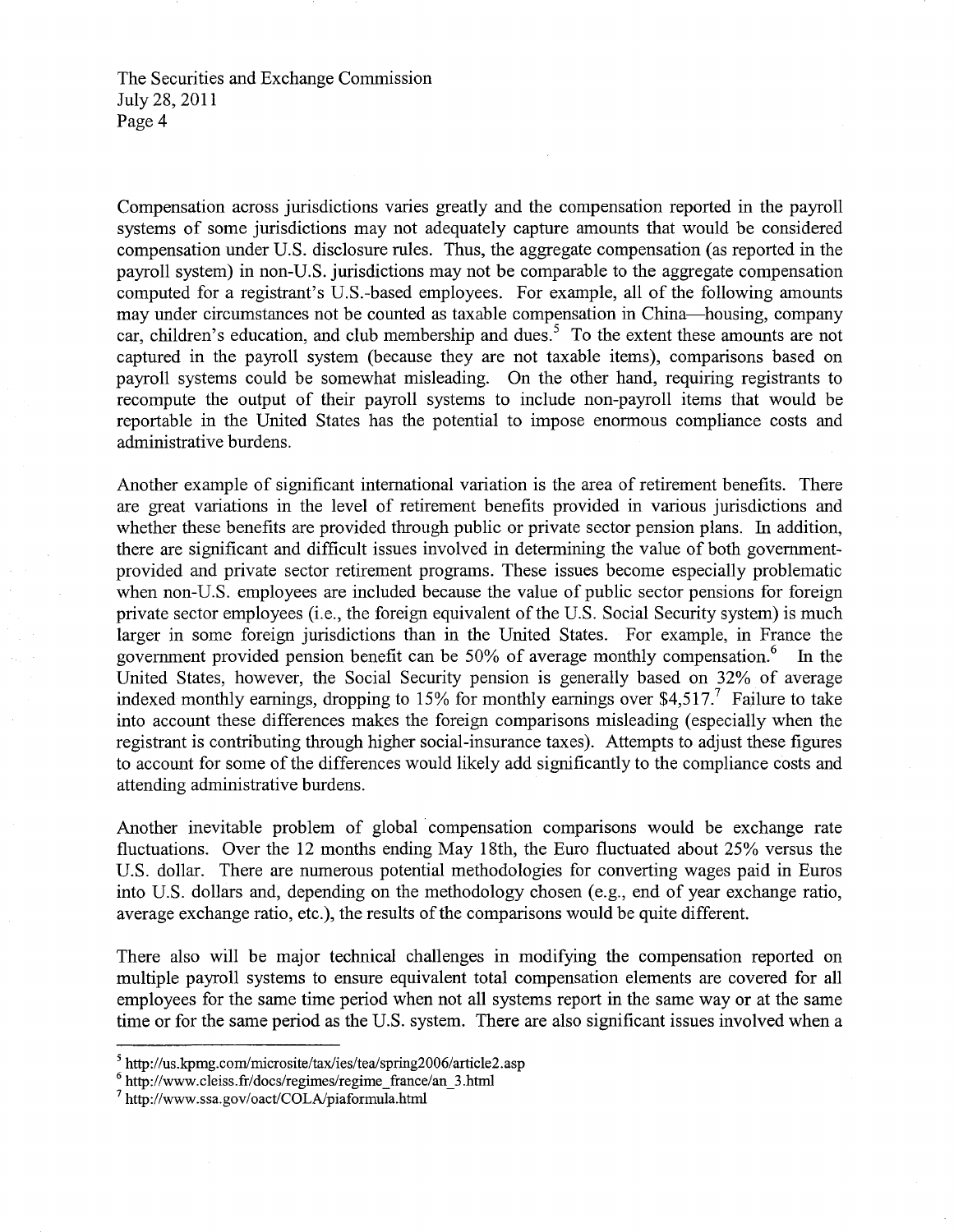multinational registrant has multiple payroll systems in different jurisdictions. futegrating the output from the different payroll systems to find the median compensation of all employees will be challenging and costly.

The final, and perhaps most important, reason for questioning the utility of including foreign compensation data stems from the fact that, depending on the foreign country involved, the gap between average U.S. wages and average foreign wages may be enormous. According to the Bureau of Labor Statistics, in April 2011, average weekly nonfarm earnings were \$787.19, or approximately \$19.70 an hour (assuming a 40-hour week).<sup>8</sup> Contrast this to basic wages in India, which according to a January 2011 news story average \$1.71 an hour.<sup>9</sup> These huge international disparities mean that two U.S. companies with comparable U.S. workforces could have completely different median pay data depending on the degree to which they outsourced work to fudia and the extent to which these outsourced workers were considered employees as opposed to independent contractors.

Thus, we respectfully suggest that the Commission consider permitting a registrant to disclose the comparison with respect to only employees whose compensation is reported on the U.S. payroll system (the "U.S. employees") rather than the median compensation of all global employees, recognizing that even this limitation will be burdensome on registrants with multiple U.S.-based payroll systems. From what we know of the origins of section 953(b), a primary focus was on disparities between the pay of U.S. CEOs and U.S. workers. fucluding data with regard to foreign employees will in many cases produce numbers that are vastly different with respect to what is included as well as a distorted ratio. Shareholders in many cases will not receive a comparison of comparable or even relevant data within and across registrants.

The cost of valuing foreign benefits can far outweigh any improvement in disclosure resulting from including such amounts. If the policy of section 953(b) is to provide a valid comparison of U.S. CEO pay to the median compensation of workers paid on the same basis and dealing with the same economic pressures in terms of cost of living, then a comparison done using only U.S. employees to calculate the median compensation will provide the comparison that is most relevant to the shareholders.<sup>10</sup>

We respectfully request that the Commission consider permitting registrants to limit the compensation calculations to only U.S. employees.

Use of a Simplified Calculation of Total Compensation for Employees Who Are Not Named Executive Officers as a Safe Harbor

We also respectfully request that the Commission allow registrants the discretion to elect to use, in place of annual total compensation, the W -2 compensation for employees who are not part of

 $8$  http://www.bls.gov/news.release/pdf/realer.pdf

 $9$  http://www.sdcexec.com/online/printer.jsp?id=12946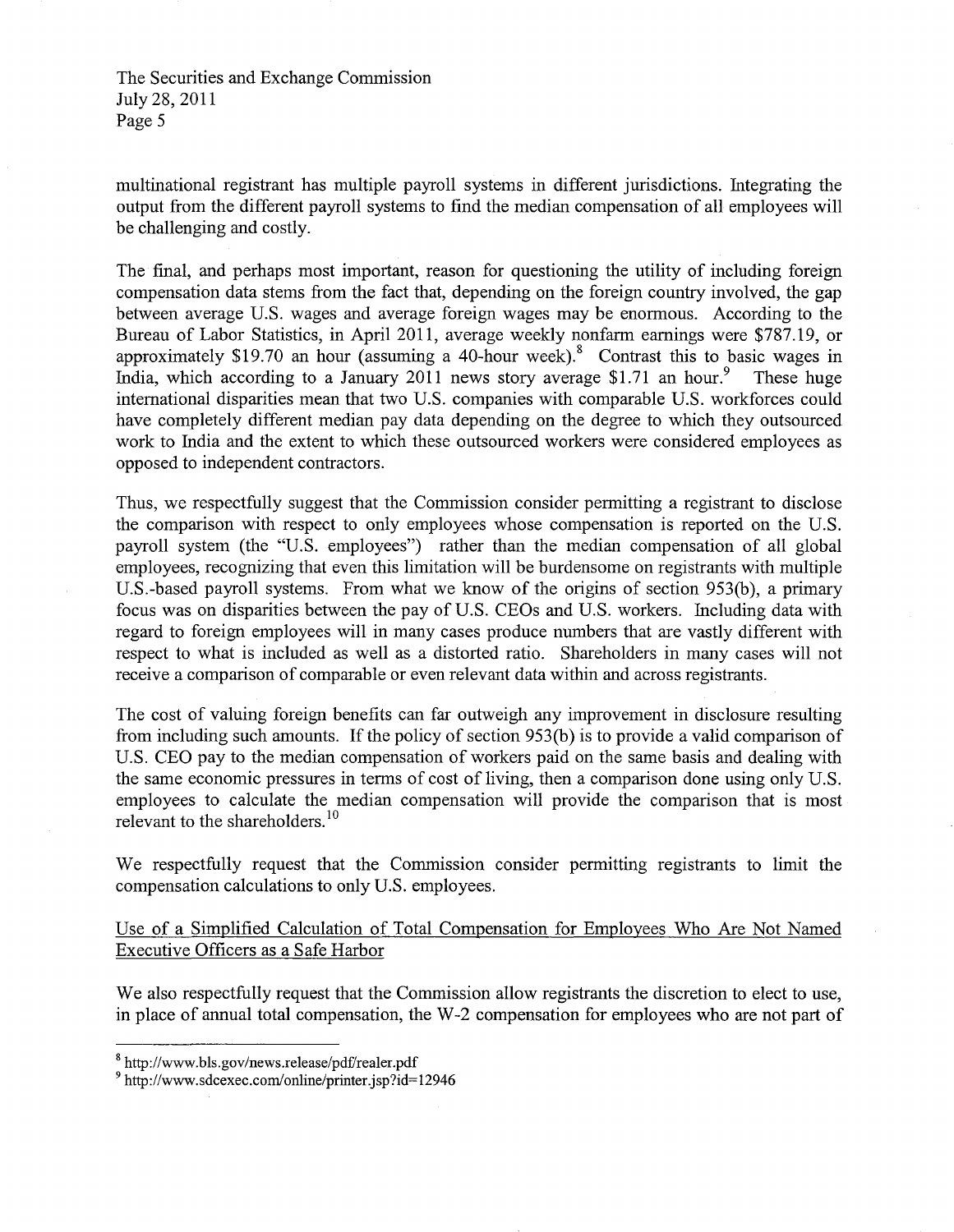the named executive officer ("NEO") group to make the compensation more readily available and the calculation less burdensome. To the extent that the Commission rules require that compensation outside the U.S. be taken into account, we request that the amount used to determine non-CEO compensation be limited to amounts that are includible in taxable income for the applicable jurisdiction or that are required to be recorded under the payroll system of the applicable jurisdiction. We anticipate that the proposed approach would not materially affect the determination of the median amount but, in many cases, would significantly reduce the administrative burden associated with determination of the median. It would, for example, avoid the need to determine the value of compensation that is not taxable on grant (e.g., stock options) that must be included in determining non-CEO compensation for the proxy statement. Companies track equity compensation grants to CEOs and other NEOs, but do not generally track equity grants by individuals and some companies grant equity awards across broad groups of employees. Tracking such awards by individual to calculate the median compensation would be unduly burdensome.

# Application of a Good Faith Standard and Timing Issues Regarding the Calculation of Median Compensation

As indicated above, the consolidation of payroll information, particularly for non-U.S. payrolls, will require the exercise of the registrant's judgment. Because of the multiple payroll systems and methodologies that may be used by a registrant, as well as the need for occasional corrections that must be made to amounts reported for payroll purposes, reasonable persons will differ as to the amount that represents the median compensation of a registrant's employees. We recommend that a registrant not be deemed in violation of the required disclosure if the registrant can demonstrate it used good faith efforts to determine the median.

As can be readily seen, the number for median compensation will vary by the day on which compensation is calculated and will shift based on such variables as overtime, benefits, and whether and when equity compensation becomes payable or is exercised. The inherently imprecise nature of the computation should be recognized with two rules that may somewhat lessen the burden of the process:

- Rule One--the registrant can select any date as of which to calculate median compensation, provided the date is within 12 months of the proxy filing, and is the most recent practicable date, and
- Rule Two--if different payroll systems are involved, the 12-month period for computing compensation data for each payroll system's data will be acceptable so long as the period ends within 12 months of the date chosen under Rule One.

For example, if the proxy filing date is March 1, 2015, any date between March 1, 2014 and February 28, 2015 would be an acceptable date for computing the compensation data. If, for example, the chosen date was July 1, 2014, compensation for an employee over any 12-month period would be acceptable so long as the period ended after July 1,2013.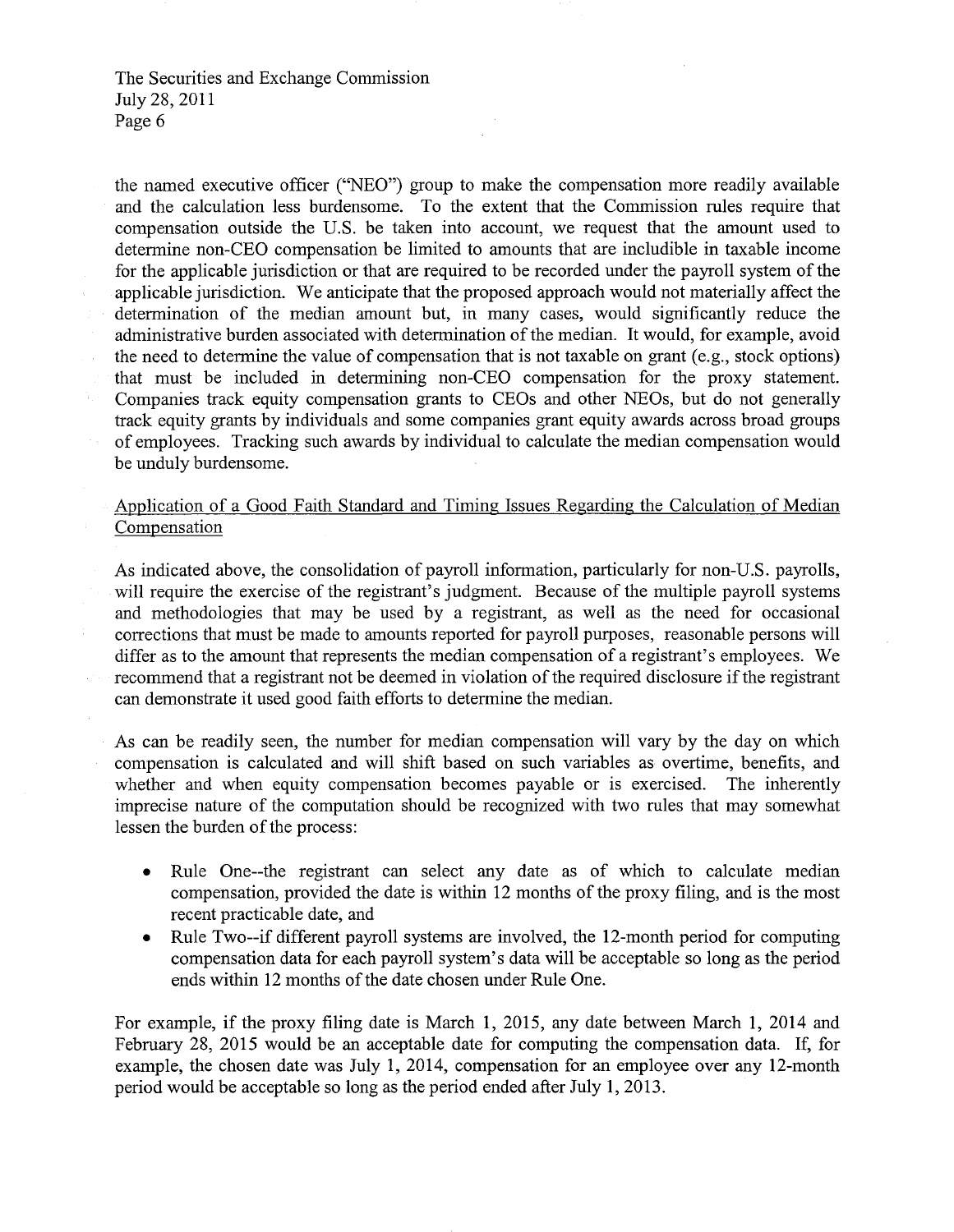As is the case with the other choices we have described, the registrant would be required to disclose how it has constructed the computation. This is analogous to the manner in which the proxy rules acknowledge that the standard for reporting the value of pensions, with the disclosure of actuarial assumptions, permits different choices. A registrant is not bound to any one method of calculation, but it must disclose how it calculated the value of the pension benefit.

These recommendations promote transparency in how the median is calculated and do not result in anyone being penalized as a result of a mathematical error in not attaining the exact precise median compensation. We respectfully recommend that due to the inherent fluctuations in the calculation that the registrant be pennitted to state that their disclosure of the ratio is an "estimate. "

# Computing the CEO Pay Ratio With Reference to the Average Weekly Earnings of Private Nonfarm Workers

As is implicit in our comments, we finnly believe that no matter how much the SEC attempts to simplify the median compensation computation, it will be an expensive process with an artificial precision and arguably limited utility. In light of this, we think the SEC should allow registrants to choose to provide as an alternative voluntary disclosure, a more simplified computation for reporting purposes—the ratio of CEO pay to the average pay of private nonfarm workers. This weekly wage statistic is published on a monthly basis by the Bureau of Labor Statistics and is readily obtainable. As previously noted, the April 2011 value was \$787.10, equating to an annualized wage of\$40,929.20.

If a registrant chose this option, a registrant could simply report the ratio of CEO pay in the proxy to this BLS statistic as an alternative voluntary disclosure that would provide a comparison that would be more easily compared from one company to the next. If the CEO, for example, earned \$3 million, the proxy would report that the CEO's compensation was 73.1 times the average wage of private nonfarm workers.

We believe this option is compatible with the purposes of supporters of section 953(b). We believe the supporters of this section see its benefits as alerting investors to the magnitude of the compensation disparity between a company's CEO and rank and file workers. Since public companies represent the largest companies in the U.S. economy and average wages at large companies are generally larger than average wages at smaller companies,  $\frac{11}{1}$  we believe that this methodology would, if anything, produce a higher number than would be produced by actually comparing CEO pay to median employee pay. If a company decides to avoid the cost and other burdens of an actual median computation by publishing a statistic that shows a higher disparity, it should be allowed to do so.

<sup>11</sup> *http://www.rau.ro/intranetJAerl1999/8902/8902*0099.pdf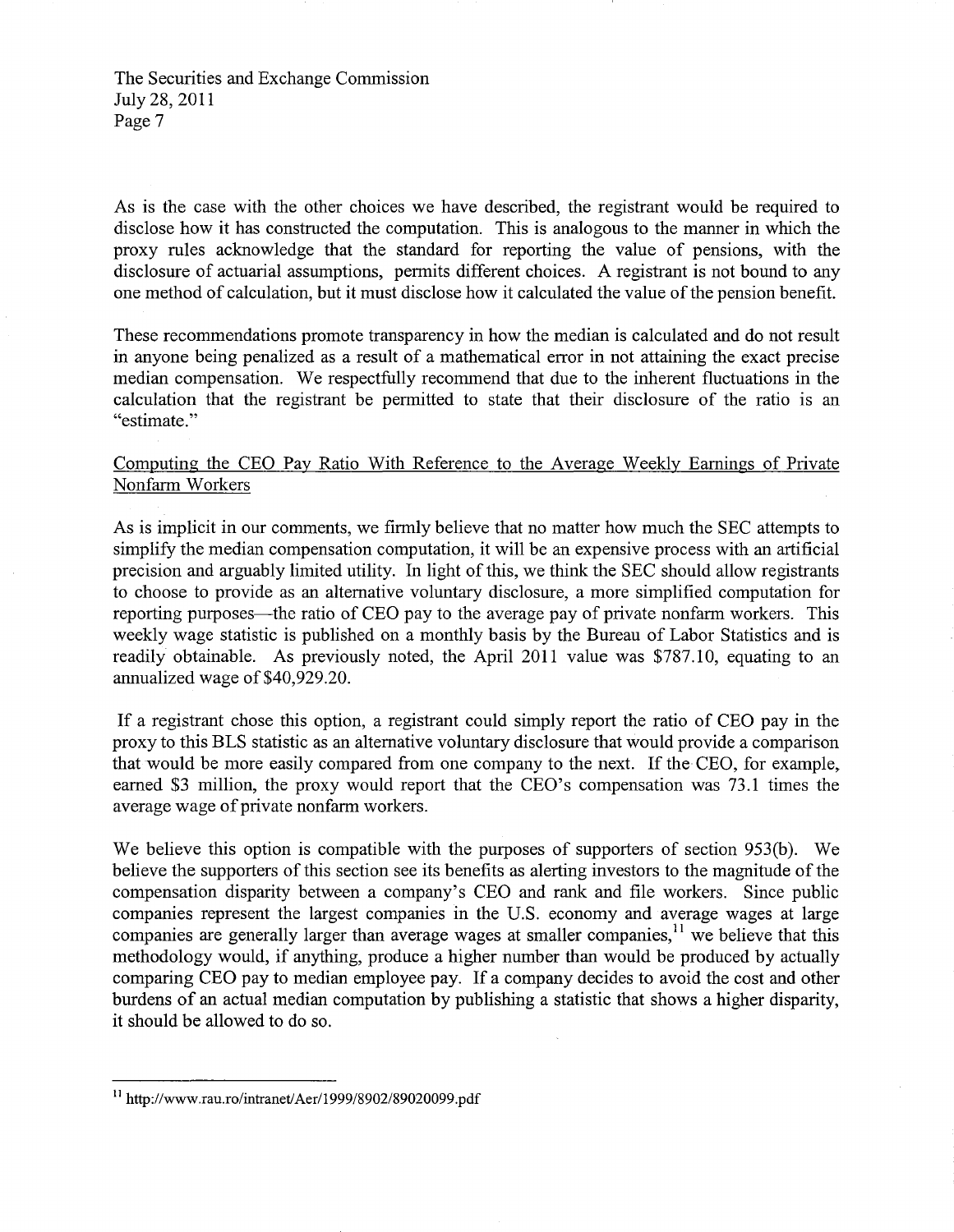#### Conclusion

We again reiterate that we first favor complete repeal of section 953(b). In the event a complete repeal does not occur, we prepared the foregoing comments in anticipation of the Commission's rule making in hopes that the comments will· be helpful to the staff of the Commission in formulating its rule-making proposal. We appreciate the opportunity to submit these comments. The undersigned are available to meet and discuss these matters with the Commission and its staff and to respond to any questions. If you would like to discuss these matters with the undersigned, please contact Greta E. Cowart at greta.cowart@haynesboone.com or 214.651.5592 to coordinate a discussion with the co-authors of this comment.

Very truly yours,

Greta E. Cowart

Susan P. Serota Pillsbury Winthrop Shaw Pittman LLP Ropes & Gray LLP

Regina Olshan Haynes and Boone, LLP Skadden, Arps, Slate, Meagher & Flom LLP

Andrew L. Oringer

Max J. Schwartz

Sullivan & Cromwell file

David *Aavil*  E. Gordon  $\frac{2}{\sqrt{2}}$ 

Frederick W. Cook & Co., Inc.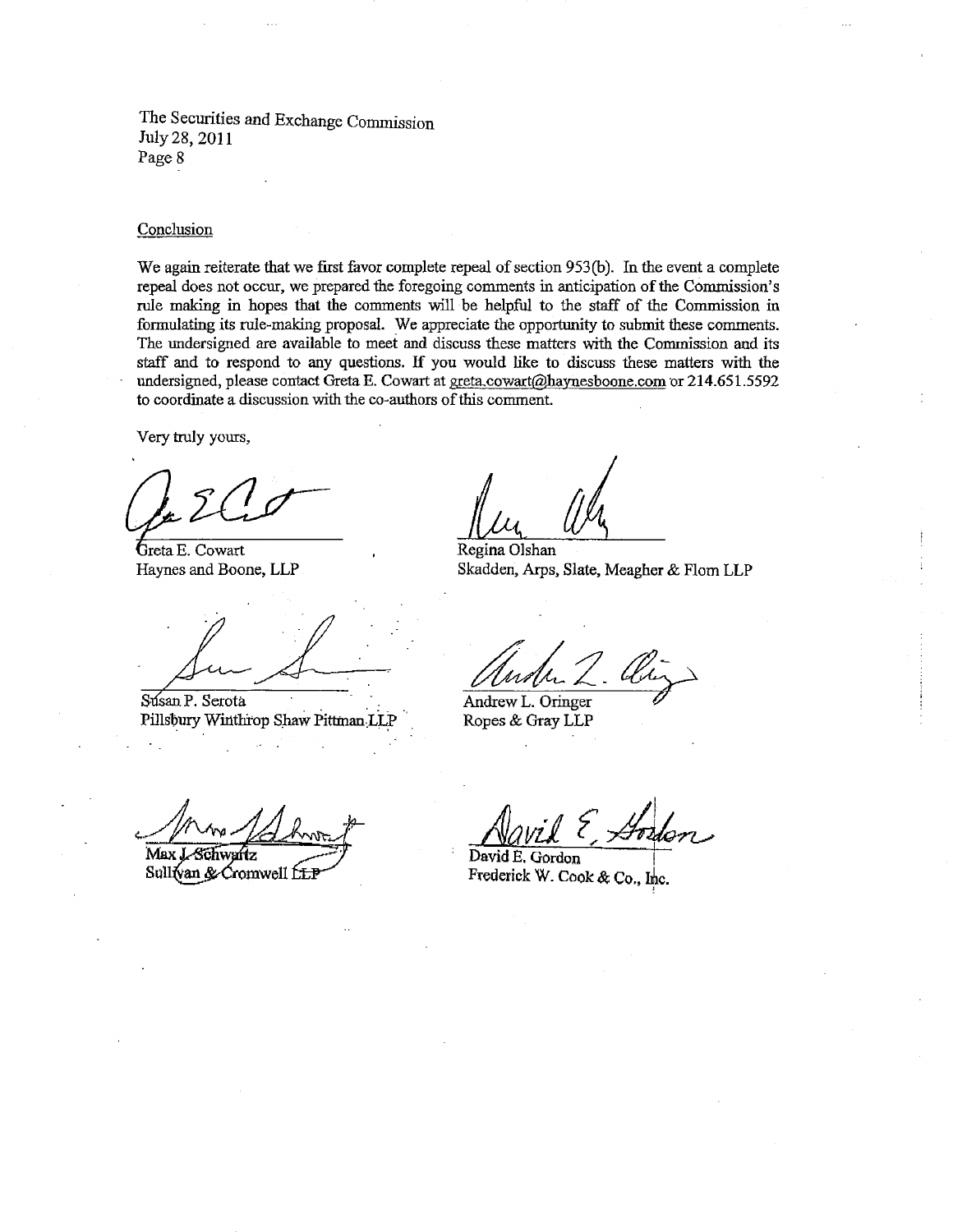Gamela Baker

Pamela Baker SNR Denton US, LLP

Chairmanne Breech

Charmaine L. Slack Jones Day

Susan J. Daley Perkins Coie LLP

*d&47C::* Robin M. Schachter

Akin Gump Strauss Hauer & Feld, L.L.P.

James R. Raborn<br>Baker Botts L.L.P.

Jack Sul

Michael S. Sirkin Proskauer Rose, LLP

Thomas R. Hoecker Snell & Wilmer, L.L.P.

David Mustone Hunton & Williams LLP

James D.C. Barall Latham & Watkins LLP

Robert Holmson

Munger Tolles & Olsen